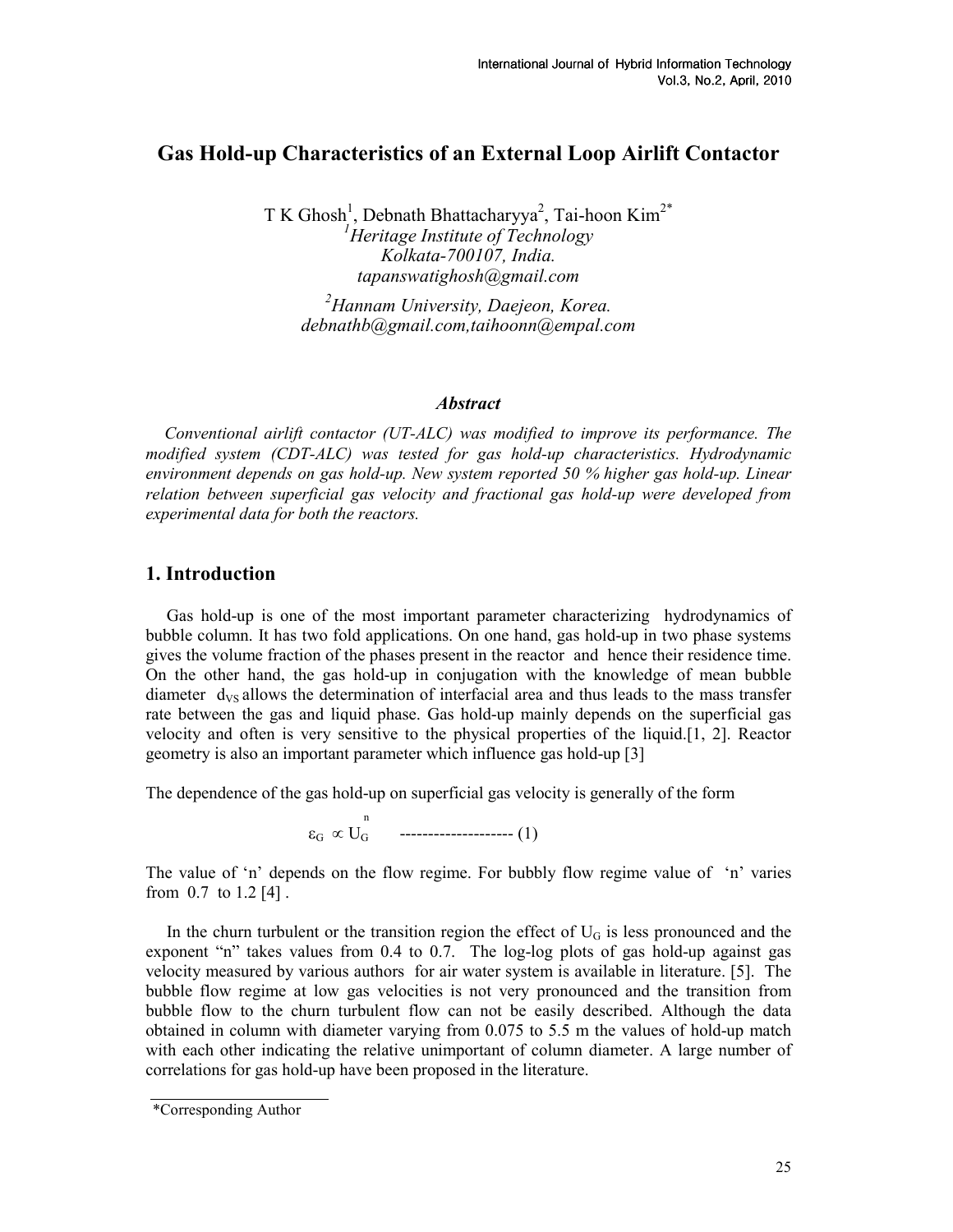# 2. Experimental

Conventional external loop uniform tube airlift contactor (UT-ALC) was modified. The riser part was replaced by an irregular geometry in the form of a converging-diverging tube. The modified system was named as Converging-diverging tube airlift Contactor ( CDT-ALC).





1.Riser 2.Down-comer 3.Gas Spurger with 25φ sintered glass 4. Gas inlet 5. Sampling port 6. Drain 7. Probe point 8. Gas liquid separator 9. Perforated plate 3φ on 10 mm pitch 10. Gas outlet All dimensions are in mm.

The airlift contactor used in this study are shown in fig.1 (UT-ALC) and fig.2 (CDT-ALC) with dimensions given in table 1. Fractional gas hold-up  $(\epsilon_G)$  were determined experimentally for both the reactors (contactors) under identical operating condition . Gas hold-up were calculated by the following relation.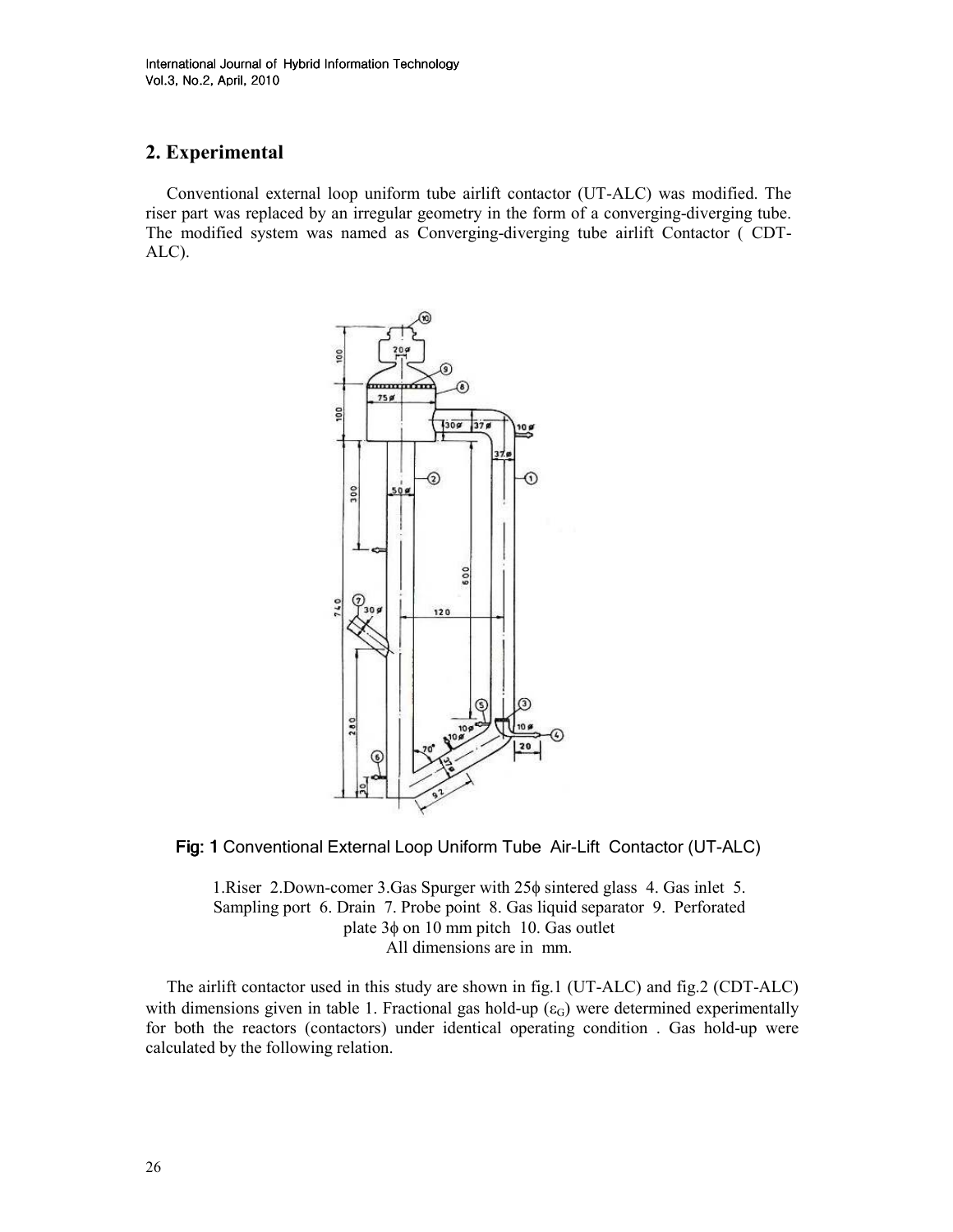$$
\varepsilon_{G} = (V_{d} - V) / V \quad \dots \dots \dots \dots \dots \dots \dots \dots \dots \dots \dots \dots \dots \dots \quad (2)
$$

 $V_d$  = dispersed liquid volume in the riser and  $V =$  Initial liquid volume in the riser

$$
V_d = h_d \cdot A_r \qquad \qquad \qquad \ldots \qquad \qquad \ldots \qquad \qquad (3)
$$

 $h_d$  is the dispersed liquid height in the riser and  $A_r$  is area of riser column.  $h_i$  is the initial liquid height in the riser.

The superficial gas velocity,  $U_G$  was obtained by diving the volumetric air flow rate by the cross-sectional area of the riser tube.

$$
\varepsilon_G = (V_d - V) / V = (h_d - h_i) / h_i
$$
 \n
$$
...
$$



Fig: 2 External Loop Converging-Diverging Tube Air-Lift contactor (CDT-ALC)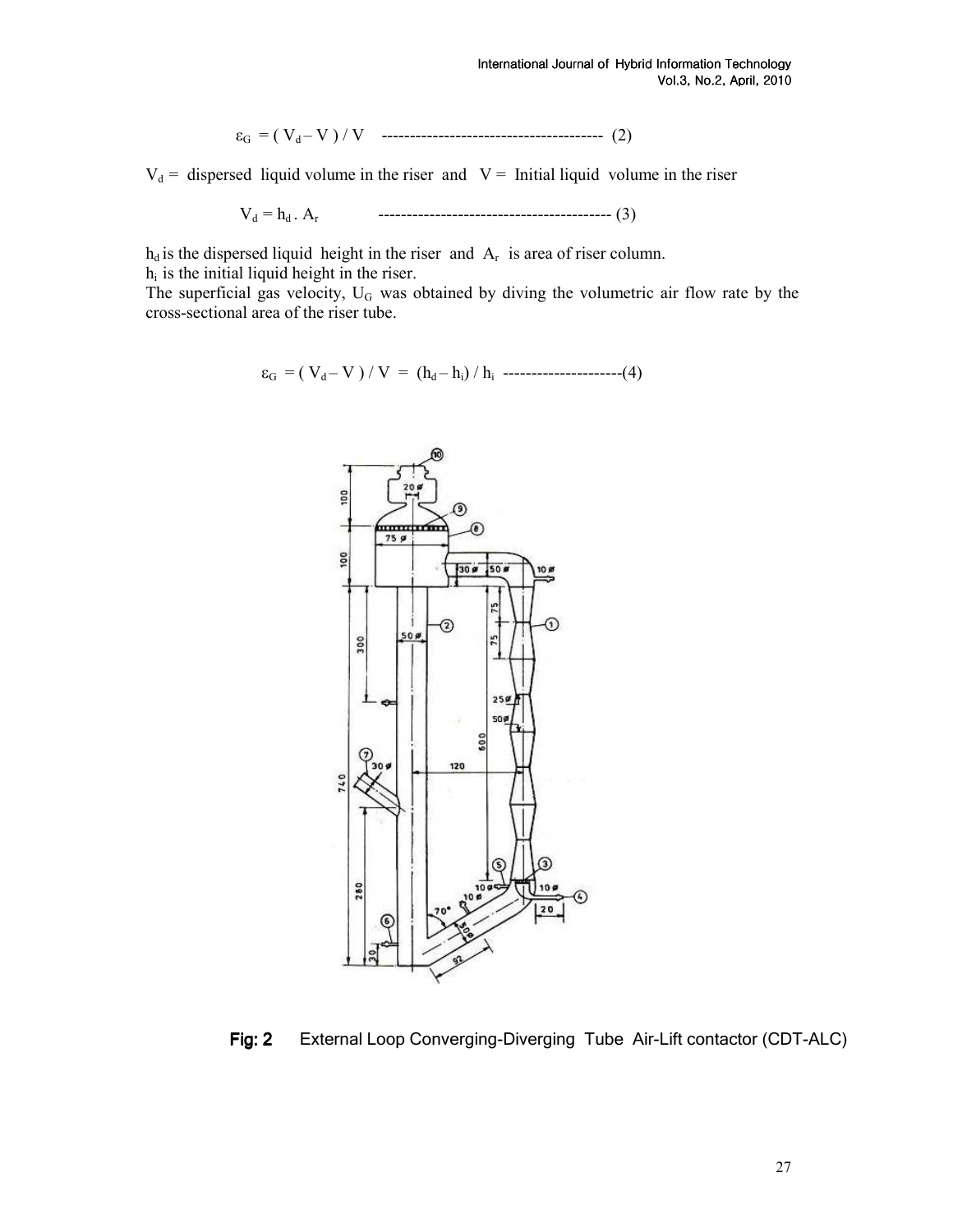1.Riser 2.Down-comer 3.Gas Spurger with 25φ sintered glass 4. Gas inlet 5. Sampling port 6. Drain 7. Probe point 8. Gas liquid separator 9. Perforated plate 3φ on 10 mm pitch 10. Gas outlet All dimensions are in mm.

### Table 1 Details of Air-lift fermenter (ALF) used.

Material of construction : Borosil glass, All dimensions are in meter

|                                          | UT-ALF | <b>CDT-ALF</b> |
|------------------------------------------|--------|----------------|
| 1. Riser height                          | 0.6000 | 0.6000         |
| 2. Down comer height                     | 0.7400 | 0.7400         |
| 3. Riser diameter                        |        |                |
| for CDT-ALF                              |        |                |
| Dmax                                     |        | 0.0500         |
| Dmin                                     |        | 0.0250         |
| For UT-ALF                               |        |                |
| Dave                                     | 0.0375 |                |
| 4. Down comer diameter                   | 0.0500 | 0.0500         |
| 5. Distance between riser and down-comer | 0.1200 | 0.1200         |
| 6. Diameter of top connector             | 0.0500 | 0.0500         |
| 7. Diameter of bottom connector          | 0.0500 | 0.0500         |
| 8. Diameter of gas-liquid separator      | 0.0750 | 0.0750         |
| 9. Height of gas-liquid separator        | 0.2000 | 0.2000         |
| 10. Diameter of sintered glass Spurger   | 0.0250 | 0.0250         |
| 11. Volume of the Contactor $(m^3)$      | 0.0020 | 0.0020         |

## 4. Result

Range of variables studied :

 $h_i = 0.50$  m to  $0.60$  m  $U_G = 0.0302 \text{m/sec}$  to 0.091 m/sec

 $h_i$  is the initial liquid height in the riser.

Results depicted in fig 3 shows that fractional gas hold-up is directly proportional to superficial gas velocity  $(U_G)$  but inversely proportional to initial liquid height  $(h_i)$ . Maximum gas hold-up was  $0.152$  ( $\varepsilon_G = 0.152$ ) i.e 15.2 % for CDT-ALC at  $h_i = 0.50$  m.. This was 50 % higher compared to UT-ALC under the identical operating conditions. At any operating condition CDT-ALC always shows much higher gas hold-up compared to UT-ALC.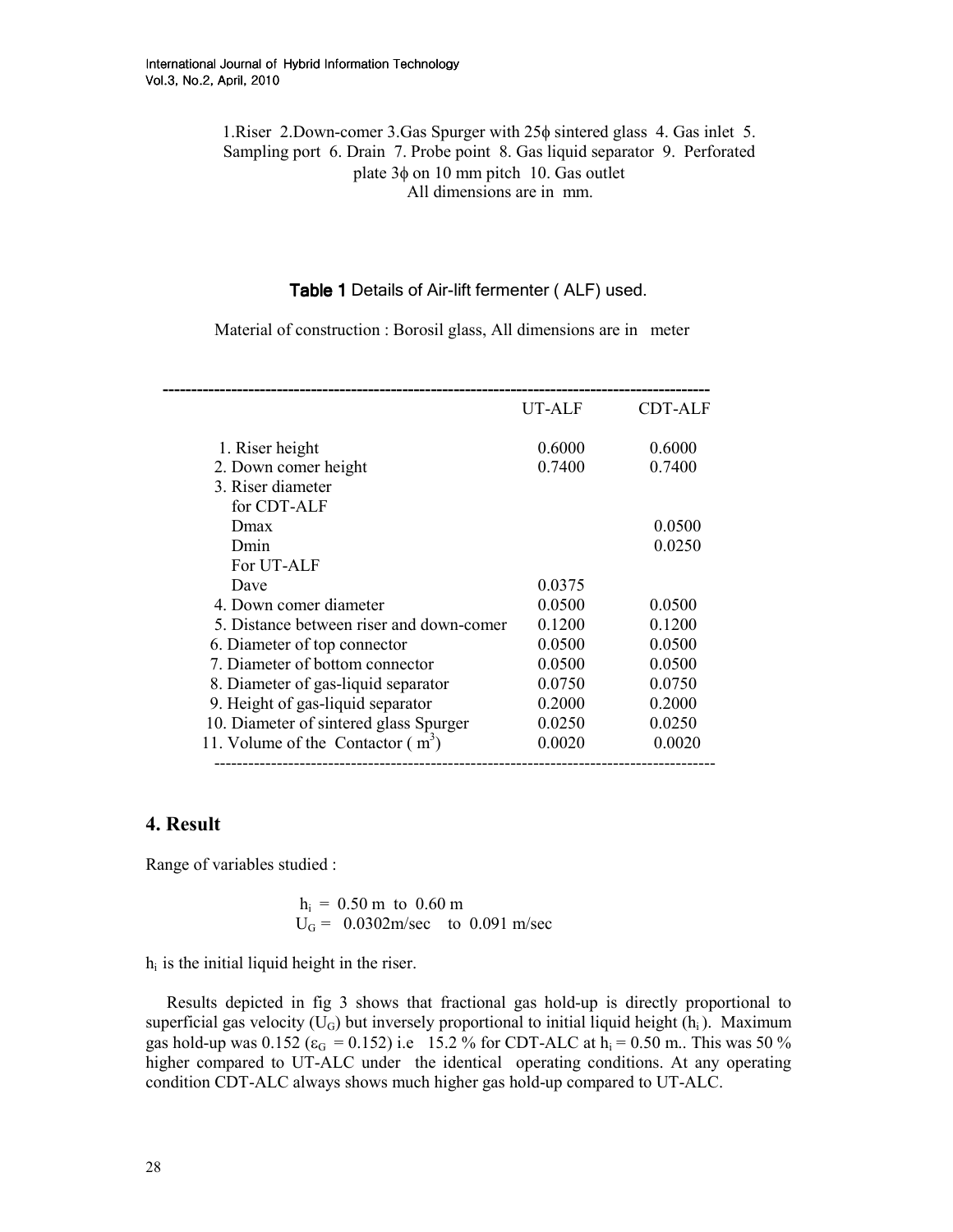

Fig 3 Effect of superficial gas velocity on fractional gas hold-up.



Fig 4 illustrates the log-log plot of  $\varepsilon_G$  and U<sub>G</sub>. Two constants 'k' and 'n' were determine from the linear relation given below.

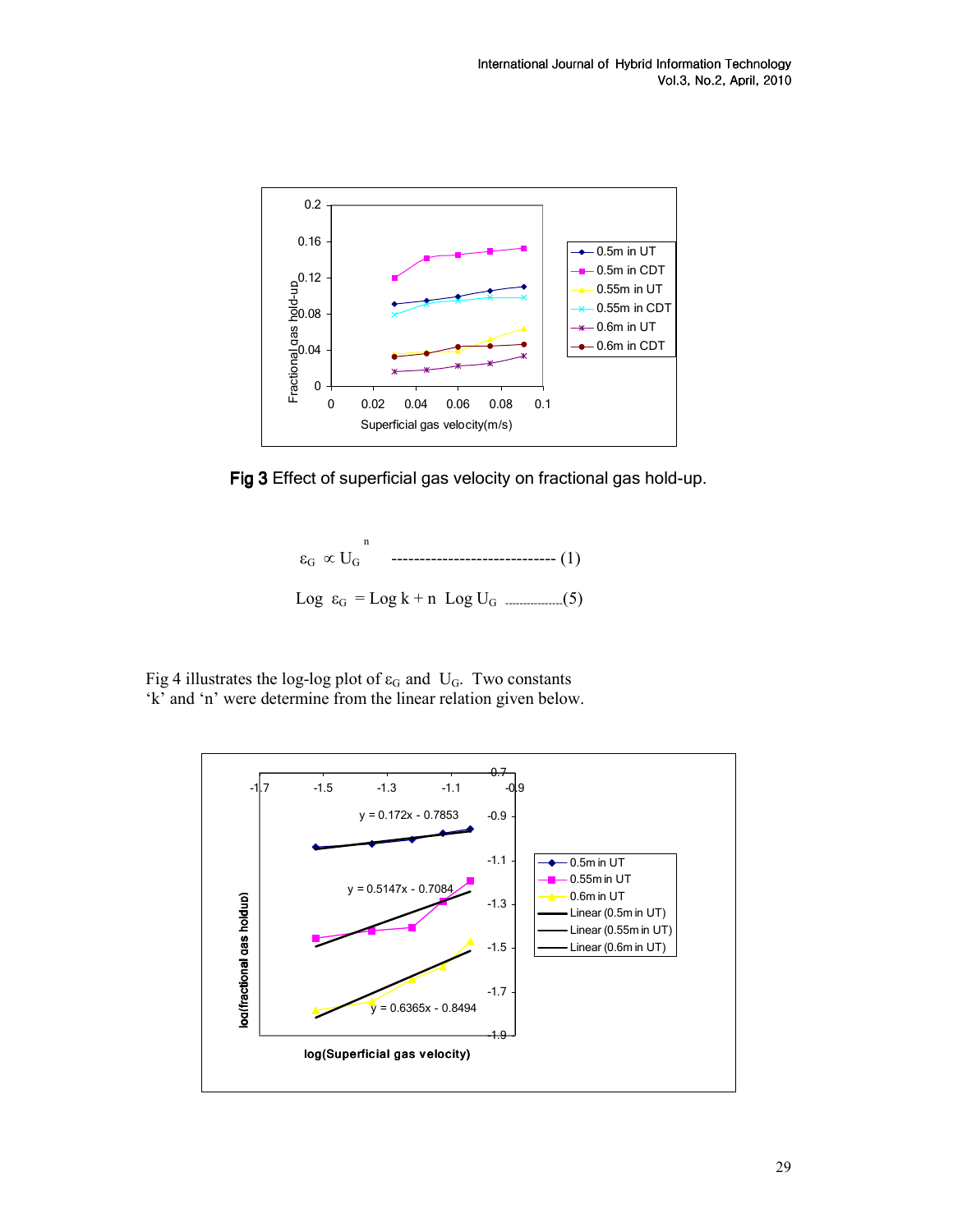Fig 4 Linear relation between superficial gas velocity and fractional gas hold-up in UT-ALC

The linear relations for UT-ALC are given below.

| $Y = 0.17 X - 0.785$ | for $h_i = 0.50$ m |
|----------------------|--------------------|
| $Y = 0.50X - 0.70$   | for $h_i = 0.55$ m |
| $Y = 0.65 X - 0.85$  | for $h_i = 0.60$ m |

So, average 'n' value will be  $(0.17+0.50+0.65)/3 = 0.45$  $K = -(0.785+0.7+0.85) = -0.77$ 

Fractional gas hold-up is proportional to the superficial gas velocity to the power 0.45.

 0.45  $\varepsilon_{\rm G} \propto U_{\rm G}$  ---------------------------------(6)

Final Relation is  $Y = 0.45 X - 0.77$  -------------------------------(7)



Fig 5 Linear relation between superficial gas velocity and fractional gas hold-up in CDT-ALC

The linear relations for CDT-ALC are given below.

| $Y = 0.20 X - 0.60$ | for $h_i = 0.50$ m |
|---------------------|--------------------|
| $Y = 0.20 X - 0.80$ | for $h_i = 0.55$ m |
| $Y = 0.35X - 0.96$  | for $h_i = 0.60$ m |

So, average,  $n = (0.20+0.20+0.35)/3 = 0.25$  and  $K = -(0.60+0.80+0.96)/3 = -0.80$ 

So, final relation is  $Y = 0.25 X - 0.80$  --------------------------------(8)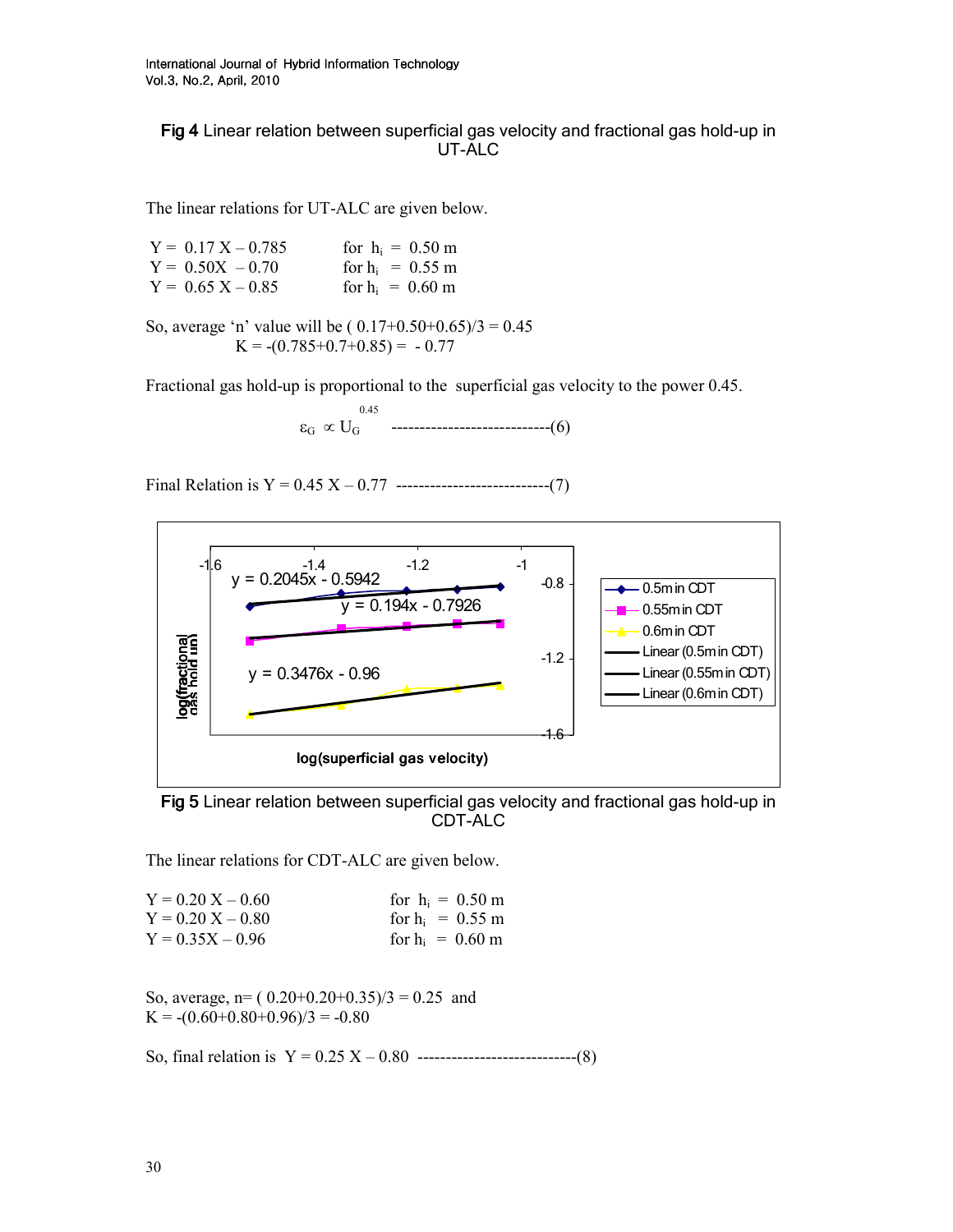From the two final relation (equation 7,8) we can observe that slope of the equation 7 is 0.45 and slope of equation 8 is 0.25. So straight line for equation 8 is more flat than equation 7. Results depicted in fig 4 and 5 reveled that gas hold-up is less dependent on superficial gas velocity in CDT compared to UT.

So, very high gas hold-up at the lowest superficial gas velocity in CDT is a reality.

## 5. Discussion

 As the geometry is converging and diverging at regular intervals the liquid velocity oscillates which generate pressure fluctuation. As a result bigger bubbles produced by coalescence brakes due to pressure fluctuation in each divergent section[6]. So huge number of tiny bubbles will produce which will be entrapped in side the liquid for long time. This may be the reason why CDT reported much higher ( 50 %) gas hold up compared to UT-ALC.

At low gas rates bubbly flow regime ( $U_G$  less than 0.075 m/s) condition existed, characterized by small fairly uniform sized bubbles. As the gas rate was increased eventually a homogeneous gas-liquid dispersion could not be maintained and some large bubbles were formed that had higher rise velocities than the remaining small bubbles. Operation in this heterogeneous flow regime is not desirable in practice because the gas-liquid mass transfer rate is reduced due to lower gas liquid interfacial area. The gas residence time is also less for higher bubble rise velocities of the large bubbles. The transition from bubble flow to the churn turbulent flow is not so easy to describe.

According to the result depicted in fig 3 CDT-ALC reported much higher (50 %) gas hold-up compared to UT-ALC at very low superficial gas velocity (0.030m/s). As a result it is very easy to maintain bubbly flow regime in CDT-ALC. Much higher gas holdup is always possible at the lowest superficial gas velocity of 0.03 m/s within bubbly flow regime in CDT-ALF. Bubbly flow regime is the ideal operating condition of an airlift contactors.

For the above mentioned reasons CDT-ALC may be used as biological reactor i.e fermenter.

Recently external loop airlift contactors were used as photo-bioreactor for continuous microbial production [7] . Gas hold-up is the key parameter which indirectly control the hydrodynamic environment of the liquid inside the reactor. Hydrodynamic conditions have a significant impact on the bio-film life cycle<sup>[8,9,10,11]</sup>.

### 6. Conclusion

In this paper author proposed a novel approach to modify airlift Contactor. Performance of both the reactors with respect to gas hold-up were studied. Gas hold-up is a key parameter to determine hydrodynamic characteristics of the airlift contactor. Gas hold-up also contribute to gas liquid mass transfer. Basic investigations reported that CDT-ALC is much better than UT-ALC as far as gas hold-up is concern. So, promising result is expected if commercialized considering all the parameter which may affect the modified system.